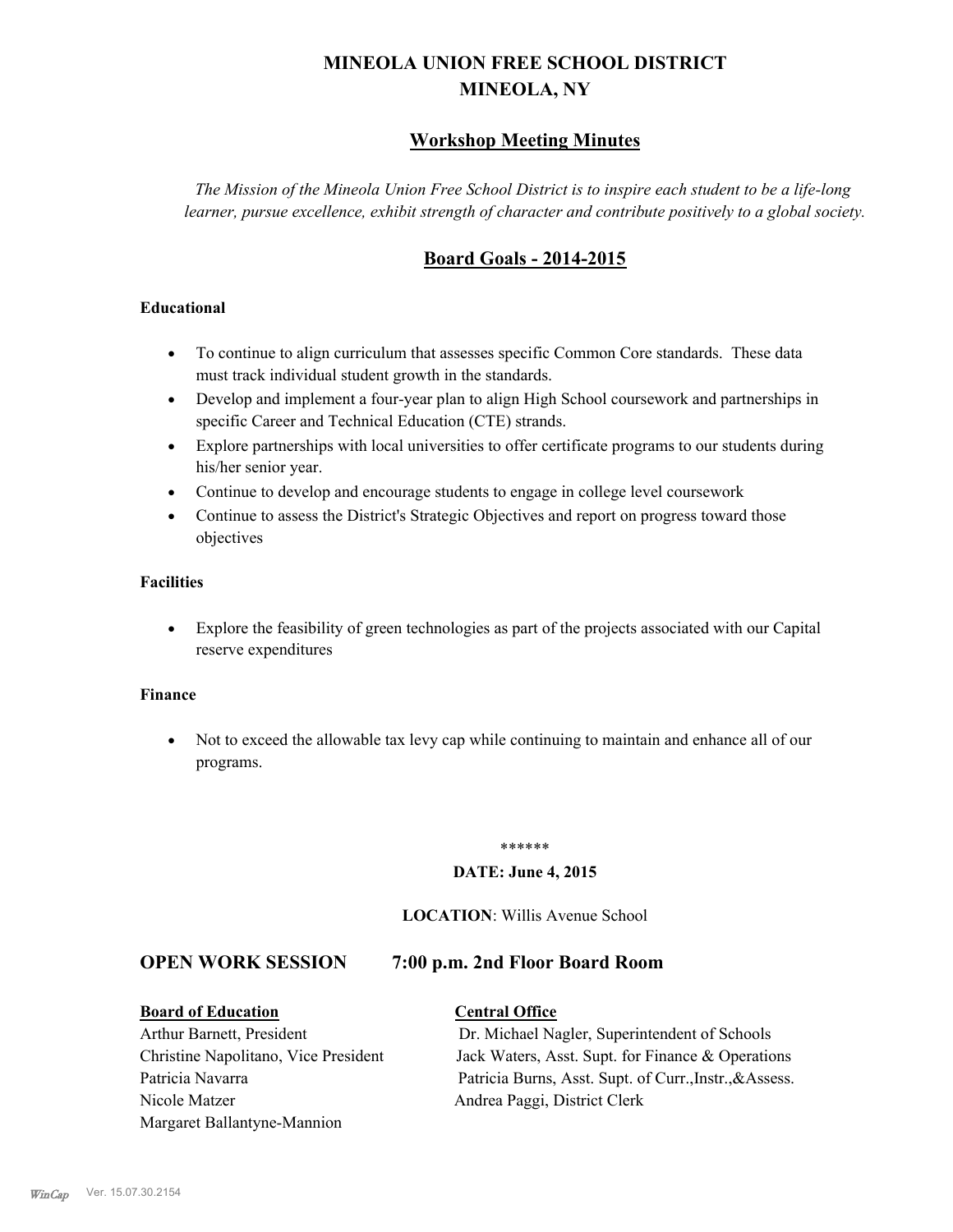## **A. Call to Order - 7:05 pm**

- **B. Pledge of Allegiance**
- **C. Reading of Mission** Christine Napolitano
- **D. Moment of Silent Meditation**
- **E. Dais & Visitor Introductions**

# **F. High School Student Organization Report**

There was no Student Organization report this evening.

# **G. BOE Reports**

## **a. Comments from Board Trustees**

Christine Napolitano thanked the community for coming out to vote on May 19th, passing the budget and electing her to a third term. Ms. Napolitano reported that STEAM night was incredible. She thanked everyone involved for doing a great job. This is one of her passions and she loves that it keeps getting bigger. Ms. Napolitano was very impressed with the students and their knowledge on their topics. She hopes that the adults that attended the event could see the excitement of these children.

Patricia Navarra congratulated Brian and Chris on winning the election. She also congratulated the Boys Lacrosse team for making the playoffs. Ms. Navarra reported that she submitted a proposal on Career Readiness to be presented at the NYSSBA conference. Ms. Navarra attended Ms. Burns' Professional Planning and stated that it was very interesting to attend.

Nicole Matzer thanked the community for passing the budget. Ms. Matzer attended the Senior Service Breakfast. She also attended the District wide Science Symposium and reported that the kids did a great job. She also attended many concerts and the art show and enjoys seeing the progression of the children from year to year. Ms. Matzer congratulated the National Honor Society Inductees. She is looking forward to the Senior Awards Breakfast.

Margaret Ballantyne attending STEAM Night gave her ideas for other future district wide events. Dr. Ballantyne thanked the community for passing the budget. She thanked Dr. Nagler for the I pad Initiative article. Dr. Ballantyne is thinking about the upcoming senior week and all of the exciting events.

#### **b. Comments from Board President**

Artie Barnett thanked the community for passing the budget. He thanked Jack Waters and his team for all of the hard work that went into this budget. Mr. Barnett thanked Brian Widman for stepping up and taking on this responsibility. Mr. Barnett noted the enthusiasm of the kids at STEAM Night and added that the event was amazing.

#### **c. Comments from Superintendent**

Dr. Nagler attended many concerts and described them as spectacular. His two favorites were the 3rd grade concert and the 11/12 grade concerts. He sends his congratulations to Joe Owens and the music teachers. Dr. Nagler attended the Art Show with his son and had a great time. He added that the variety of the types of work was amazing. He attended the Student Service Breakfast. Students are recognized for all that they do for others, which is a very important part of education. Dr. Nagler is very proud of the students. Dr. Nagler spoke about the National Honor Society Inductions and stated that students are not just judged by academics but also character and service. They are the epitome of what we do. The Science Symposium was expanded this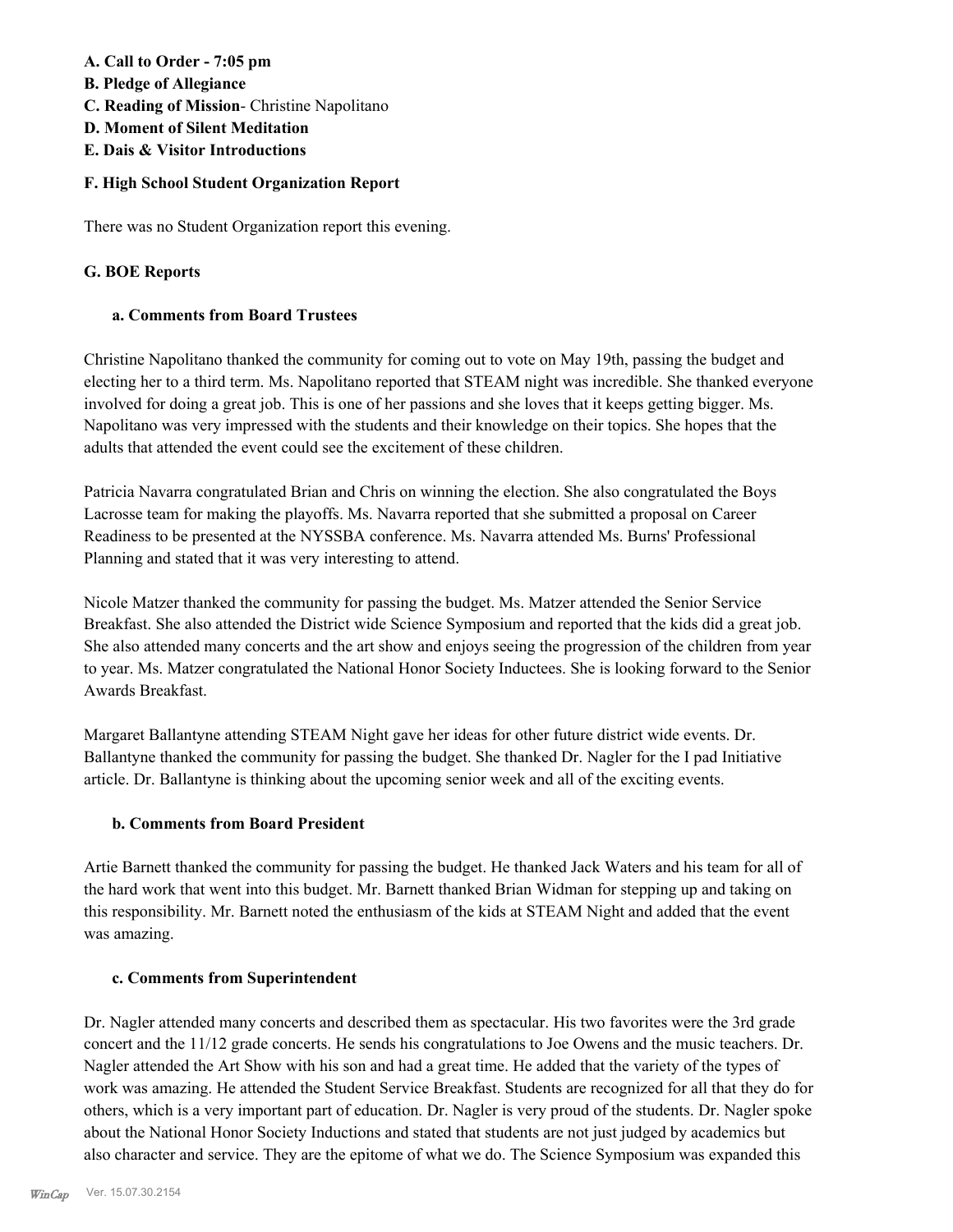year to include 3rd grade through 12th grade, including the Intel Research projects. He congratulated everyone involved in the event. Dr. Nagler reported that the Boys Lacrosse team went to the finals this year, unfortunately they lost but it was a great run.There were many of the other successes as well for other teams. Dr. Nagler congratulated Mr. Amitrano and the coaches. He reported that an alumni survey went out and can be found on the web page and twitter. It was sent to any alumni for whom the district had an address, but the problem is that many can not be reached. Dr. Nagler congratulated Andrew Desiderio on his Eagle Scout project, which he built flower boxes at Meadow and Hampton. Dr. Nagler stated that this was a nice beautification project for which he thanks Andrew. It was reported that Pat Burns is working with the local libraries to partner on our summer reading program. According to Dr. Nagler, 115 students in third grade have signed up for summer Ipads. It was reported that the Middle School has high numbers as well. Dr. Nagler gave an update on building projects and stated that he toured the buildings today with Mr. Romano. The HVAC project is underway at Hampton and Meadow and is on track for a completion date of August 14th. Brick pointing is almost complete at Hampton and then they will be moving on to Meadow. Also at Hampton Street, wiring is well underway and a pad has been laid for the transformer. Windows were ordered for Jackson, Hampton and Meadow and are due to arrive in August. This work will be phased in once the delivery schedule is known. Dr. Nagler stated that there was a transfer to capital for the rest of the building projects. Bids will be sought for the windows at Cross Street and masonry at the High School, Middle School, Jackson Avenue, Cross Street and Willis Avenue. The hope is to award these projects at the Reorganization Meeting. The masonry would take place this summer but the window project would take time due to the order time. Dr. Nagler reported that the policy books are up at Erie Boces for printing and should be ready for July. He added that the next task for the Board will be to complete a regulation book to coincide with the policy book.

#### **H. Old Business**

Mr. Barnett asked the Board if there was any old business. Christine Napolitano stated that shortly after the election, she approached Dr. Nagler about holding "coffee meetings" with parents representing the refusal group. She was also contacted by two parents who had questions regarding procedures. Ms. Napolitano and the Superintendent met with these two parents and according to Ms. Napolitano it was a very positive and productive meeting. She would like to propose having one of these "coffee meetings" on June 16th with the Board and members of the community. She asked for the District Council to put out the invites. Ms. Napolitano would like these meetings to be a series of conversations and sharing of information. She stated that it would be called "Mineola so much more than the Common Core". The meeting will take place Tuesday, 6/16/15 at 7:00pm in the Middle School Music Room. Ms. Napolitano asked Dr. Nagler if he would like to comment. Dr. Nagler added that he feels that it is very important that we communicate and work together, so that everyone is on the same page. He stated that when they met with the parents, he promised that he would make the following statement- "He and the Board acknowledge that refusing to take an exam is not an attack on the District". But, Dr. Nagler added that he and the Board cannot and will not take a position regarding not taking the test. However, they respect a parent's decision to do so. He respects the parent's choice for their child. Mr. Barnett stated that he wanted to make some clarifications on this meeting. He stated that the meeting is an informal, non-business meeting to be held on June 16th at 7:00pm in the Middle School Music Room. Mr. Barnett asked the Board if they are in favor of holding this informal meeting. All Board members gave their approval.

Mr. Barnett stated that he had one piece of old business. He stated that as most people are aware, he has raised many concerns about the residential construction that is taking place in Mineola. Mr. Barnett stated that the Comptroller has released his report on IDAs and the Nassau County IDAs did not come out looking okay and issues were raised. Mr. Barnett is glad that our County Comptroller has validated the Board's opinion. There was no additional old business.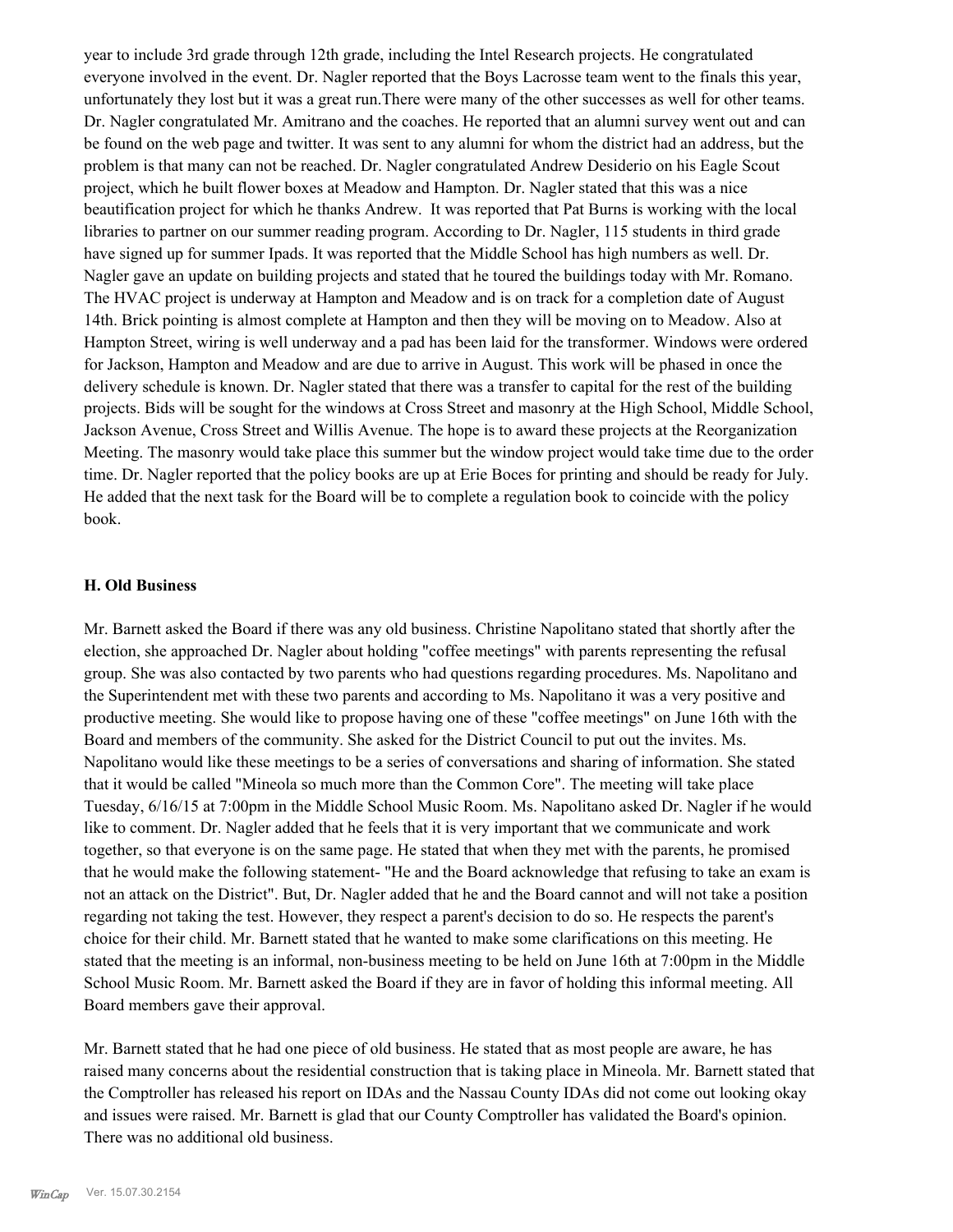#### **I. New Business**

Mr. Barnett asked the Board if there was any New Business. Ms. Matzer stated that the registration is now open for the NYSSBA Annual convention, which is being held in NYC again this year. She would like to see what is being offered this year and stated that she may be interested in attending. Ms. Matzer also recommends that Brian Widman consider attending the convention 10/18- 10/20. There was no other New Business, so Mr. Barnett moved on to resolution #54.

# **TAX ANTICIPATION NOTE RESOLUTION OF MINEOLA UNION FREE SCHOOL DISTRICT, NEW YORK, ADOPTED JUNE 4, 2015, AUTHORIZING THE ISSUANCE OF NOT TO EXCEED \$15,000,000 TAX ANTICIPATION NOTES IN ANTICIPATION OF THE RECEIPT OF TAXES TO BE LEVIED FOR THE FISCAL YEAR ENDING JUNE 30, 2016**

# **RESOLUTION # 54- BE IT RESOLVED** BY THE BOARD OF EDUCATION OF MINEOLA UNION FREE SCHOOL DISTRICT, IN THE COUNTY OF NASSAU, NEW YORK, AS FOLLOWS:

Section 1. Tax Anticipation Notes (herein called "Notes") of Mineola Union Free School District, in the County of Nassau, New York (herein called "District"), in the principal amount of not to exceed \$15,000,000, and any notes in renewal thereof, are hereby authorized to be issued pursuant to the provisions of Sections 24.00 and 39.00 of the Local Finance Law, constituting Chapter 33-a of the Consolidated Laws of the State of New York (herein called "Law").

Section 2. The following additional matters are hereby determined and declared:

(a) The Notes shall be issued in anticipation of the collection of real estate taxes to be levied for school purposes for the fiscal year commencing July 1, 2015 and ending June 30, 2016, and the proceeds of the Notes shall be used only for the purposes for which said taxes are levied.

- (b) The Notes shall mature within the period of one year from the date of their issuance.
- (c) The Notes are not issued in renewal of other notes.
- (d) The total amount of such taxes remains uncollected at the date of adoption of this

resolution.

Section 3. The Notes hereby authorized shall contain the recital of validity prescribed by Section 52.00 of the Law and shall be general obligations of the District, and the faith and credit of the District are hereby pledged to the punctual payment of the principal of and interest on the Notes and unless the Notes are otherwise paid or payment provided for, an amount sufficient for such payment shall be inserted in the budget of the District and a tax sufficient to provide for the payment thereof shall be levied and collected.

Section 4. Subject to the provisions of this resolution and the Law, and pursuant to Sections 50.00, 56.00, 60.00 and 61.00 of the Law, the power to sell and issue the Notes authorized pursuant hereto, or any renewals thereof, and to determine the terms, form and contents, including the manner of execution, of such Notes, and to execute arbitrage certifications relative thereto, is hereby delegated to the President of the Board of Education, the chief fiscal officer of the District.

Section 5. The Notes shall be executed in the name of the District by the manual signature of the President of the Board of Education, the Vice President of the Board of Education, the District Treasurer, the District Clerk, or such other officer of the District as shall be designated by the chief fiscal officer of the District, and shall have the corporate seal of the District impressed or imprinted thereon which corporate seal may be attested by the manual signature of the District Clerk.

Section 6. This resolution shall take effect immediately.

**Motion:** Margaret Ballantyne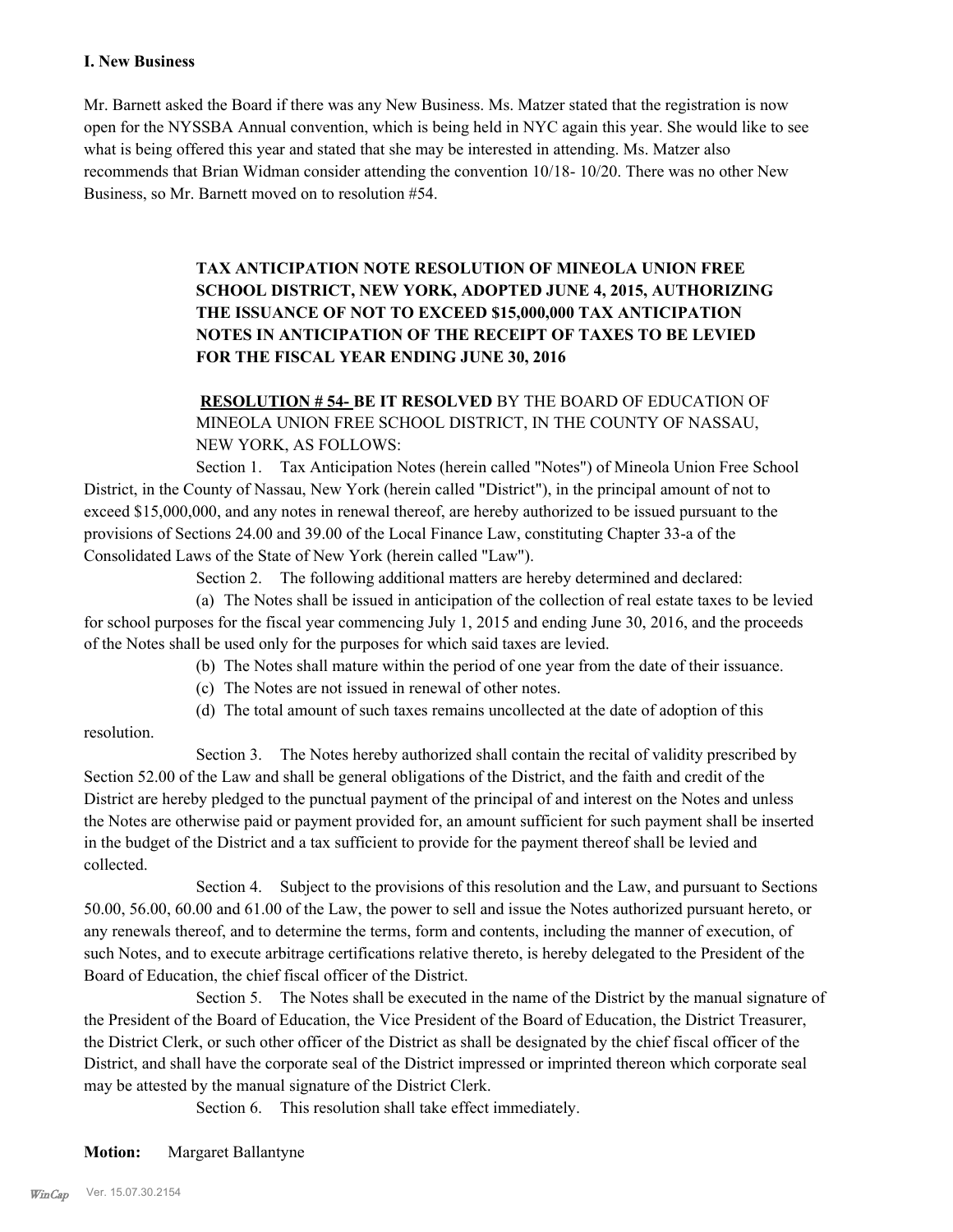#### **Second:** Patricia Navarra

Discussion; Mr. Waters explained that this is done by the District every year; we borrow money to cover expenses until we get the tax levy payments. The amount will not exceed the amount listed. There was no further discussion.

Yes: Margaret Ballantyne **No:** None Nicole Matzer Patricia Navarra Christine Napolitano Arthur Barnett

**Passed:** Yes

#### **J. Consensus Agenda**

**RESOLUTION # 55 -BE IT RESOLVED** that the Board of Education approves the consensus agenda items J.1.a. through J.4.a., as presented.

**Motion:** Nicole Matzer **Second:** Christine Napolitano

Discussion: Dr. Nagler noted that there is a full house tonight because it is the celebration of the milestone of tenure. He compared tenure to a marriage and we do not want to get a divorce. There are three teacher candidates for tenure this evening; two have changed tenure area and one candidate has been here for a long time but her situation has changed several times. Dr. Nagler invited Matt Gaven, Middle School Principal, to come up and speak about the first candidate.

Mr. Gaven stated that Courtney Serio is enthusiastic and hard-working. Courtney is a reading teacher whose students are struggling. According to Mr. Gaven, Courtney is passionate about what she does, loves her students and helps them meet their goals. She helps her students triumph. Mr. Gaven is pleased to recommend Courtney Serio for tenure.

Next, Ed Escobar, High School Principal, spoke about the next candidate, Stacey Biondi-Andrzejewski. Mr. Escobar explained that Stacey came in as a literacy teacher and has changed her tenure area to English. He described Stacey as a kind spirit who is very passionate about teaching students. Mr. Escobar gave an example of how Stacey kept her students engaged during a lesson on "Of Mice and Men". He also stated that Stacey volunteered to take over one of the clubs at the High School, which was in need of an advisor. She did an excellent job running an event which took place on a Saturday. Mr. Escobar is pleased to recommend Stacey Biondi-Andrzejewski for tenure.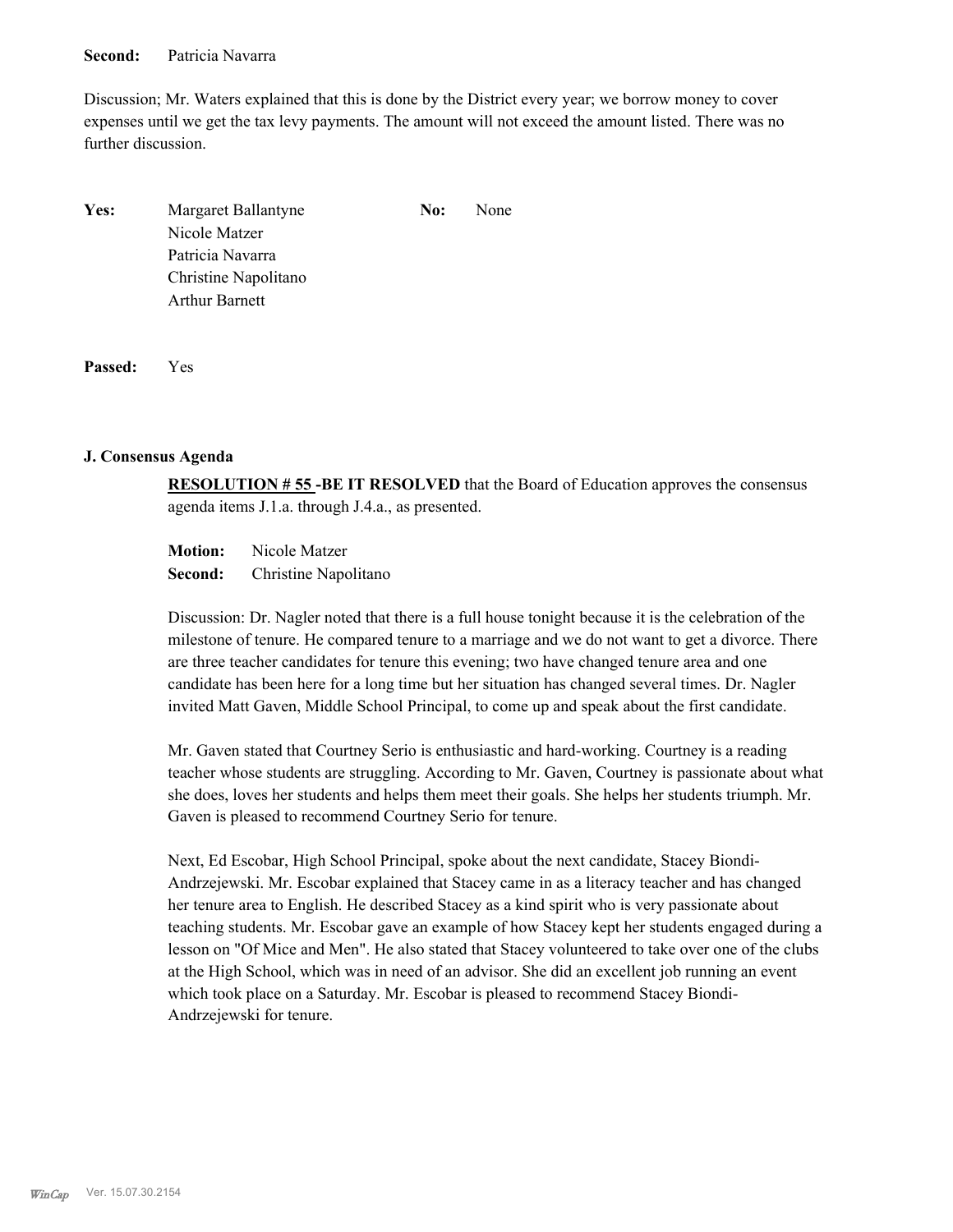Dr. Janet Gonzalez, Jackson Avenue Principal, spoke about Cheryl Lippert, tenure area Special Education. Dr. Gonzalez described Cheryl Lippert as hard working, dedicated and truly knows her students. According to Dr. Gonzalez, Ms Lippert has high expectations for her students and they have grown socially as well as academically. She helps her students utilize technology in the classroom. Dr. Gonzalez is pleased to recommend Cheryl Lippert for tenure.

Dr. Ballantyne thanked the three teachers for their portfolios and stated that she was very impressed with their creativity and thoughtfulness. She was so happy to have the chance to read all of them. Dr. Ballantyne also thanked those individuals who had completed the teachers' evaluations.

Dr. Nagler stated that he had a few things to say about the three candidates. He first spoke about Cheryl Lippert. Dr. Nagler stated that he is so happy that after all of the ups and downs and many changes, Cheryl Lippert landed where she is now. It is truly the right place for her. Next, Dr. Nagler spoke about Courtney Serio. He stated that her passion is evident and Courtney makes the Middle School a better place. Dr. Nagler stated that he is happy that Stacey is now teaching High School English. Dr. Nagler stated that for each of these three candidates, he does not have a single reservation. He recommends all three for tenure.

The next two candidates for tenure are administrators. Dr. Nagler spoke about Catherine Fishman, Director of Pupil Services. He stated that we are lucky to have Ms. Fishman at the helm of the most difficult job that most people don't know about. Dr. Nagler stated that she must deal with the parents of children with all different disabilities and many emotions as well. He stated that Ms. Fishman has changed the face of Special Education at Mineola. She goes out and meets with staff; speaks about data and its meaning and constantly pushes the envelop. Dr. Nagler read from a reflection that Ms. Fishman had written previously. Finally, Dr. Nagler stated he recommends Catherine Fishman for tenure with pride and without any jokes. Next, Dr. Nagler spoke about the final candidate for tenure, Matthew Gaven. Mr. Gaven started as the principal at Jackson Avenue, then was the Director of PPS and finally ended up as the Principal of the Middle School. During his time at the Middle School, it earned the distinction of Apple Distinguished School. Matt Gaven oversaw the whole process leading up to the award. According to Dr. Nagler, Mr. Gaven leads the process of making students happy. There have been many visitors to the Middle School and they frequently say that they cannot believe the work that is taking place and how the kids speak their minds. The students at the Middle School enjoy coming and the work is both challenging and fun. Dr. Nagler is very happy that Mr. Gaven is the Middle School Principal and highly recommends him for tenure.

Comments from the Board: Nicole Matzer expressed her congratulations to all of tonight's candidates for tenure. Christine Napolitano stated that she knew that Catherine Fishman was the right person for the job, right from the start. When speaking about Matt Gaven, Ms. Napolitano stated that buildings don't happen without good leadership. Ms. Napolitano also stated that she is confident in the ability of the three teachers. Mr. Barnett stated that he first met Mr. Gaven as the principal of Jackson Avenue and stated that he has done a great job at the Middle School. He described Catherine Fishman as the guardian of PPS, who does what is right not what is popular. Mr. Barnett stated that each of these teachers has passion and enthusiasm for their students and job. He told them to keep this throughout their career.

There was no additional discussion or comment, so the board was polled on Resolution #55.

Yes: Margaret Ballantyne **No:** None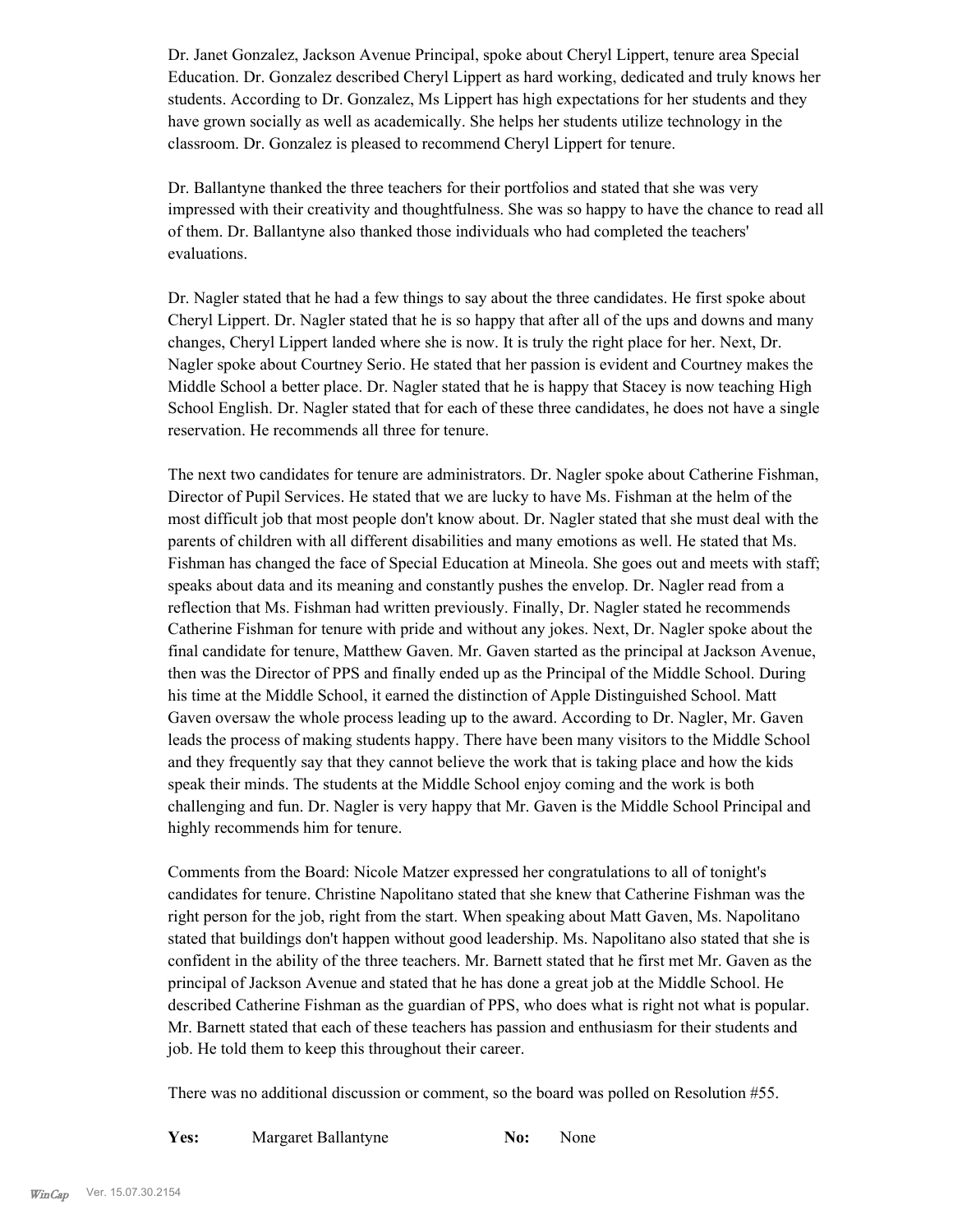Nicole Matzer Patricia Navarra Christine Napolitano Arthur Barnett

**Passed:** Yes

#### 1. **Instruction**

- a. Resignation(s)
- That the Board of Education accepts the resignation of Maureen E. Connolly, English Teacher, effective June 30, 2015. 1.

#### Appointment(S) Sub Teacher per diem b.

The Board of Education accepts the following individual(s) as Per Diem Substitute Teacher(s) for the current school year, at a daily rate of \$100.00 per day; and retirees at a daily rate of \$125.00 per day.:

| <b>EMPLOYEE NAME</b> | <b>EMPLOYEE CERTIFICATION</b> |
|----------------------|-------------------------------|
| Kristina Swerdloff   | Childhood Ed $(1-6)$ , ESL    |

- 2. Samantha Stavish Childhood Ed (1-6), SWD (1-6)
- 3. Christina Castello Childhood Education (Grades 1-6)

#### Appointment(S) Tenure c.

That the Board of Education approve the recommendation of the Superintendent of Schools to appoint the following Teachers and/ or Administrators to tenure:

|                  | <b>EMPLOYEE</b><br><b>NAME</b> | <b>TENURE AREA</b>               | <b>EFFECTIVE</b><br><b>DATE</b> | <b>SCHOOL</b>            |
|------------------|--------------------------------|----------------------------------|---------------------------------|--------------------------|
|                  |                                |                                  |                                 |                          |
| 1.               | Cheryl M. Lippert              | Special Education                | 05/06/2015                      | Jackson Ave School       |
| 2.               | Stacey Biondi-<br>Andrzejewski | English                          | 09/01/2015                      | Mineola High School      |
| 3.               | Courtney E. Serio              | Reading                          | 09/01/2015                      | Mineola Middle<br>School |
| $\overline{4}$ . | Matthew C. Gaven               | School<br>Adm/Supervisor         | 07/01/2015                      | Mineola Middle<br>School |
| 5.               | Catherine Fishman              | <b>School District</b><br>Leader | 07/01/2015                      | Central Office           |

#### 2. **Instruction: Contracted**

a. That the Board of Education approves the Translation Services Agreement between AFSS (Absolute Family Support Services) and the Mineola UFSD for the period of March 1, 2015 through June 30, 2015.

## 3. **Civil Service**

- a. Leave(s) of Absence
- That the Board of Education extend the paid Medical Leave of Absence to Vivian Depascale, 12 month Bus Driver, effective May 14, 2015 through June 23, 2015. 1.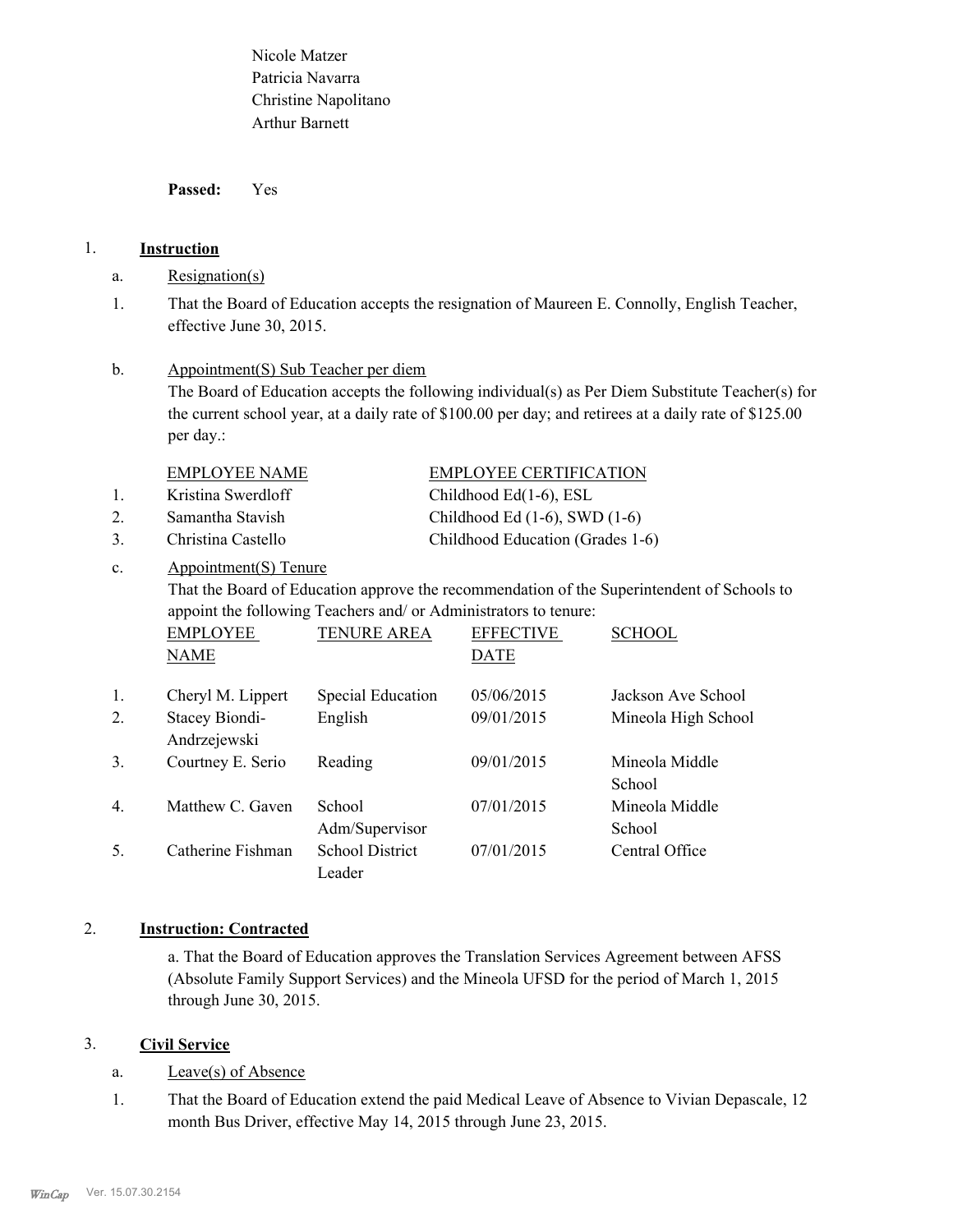That the Board of Education approve a paid Medical Leave of Absence to James Gallagher, 10 month Bus Driver, effective May 12, 2015 through June 19, 2015, due to surgery. 2.

### b. Resignation(s)

That the Board of Education accept, with regret, the resignation for the purpose of retirement, of Margaret Roach, part time Teacher Aide at the High School, effective June 12, 2015. 1.

### 4. **Business/Finance: Bids**

a. That the Board of Education approves the awarding of a Special Transportation bid opened May 14, 2015 to First Student Bus Company, the lowest responsible bidder, to transport a student to Friends of the Bridge Program from May 26, 2015 through June 26, 2015.

## **K. Superintendent's Report**

Superintendent of Schools' Reports for 6/4/15 Presentations:

1. Tenure Presentations- can be found under Consensus Agenda.

#### Superintendent Comments

The Superintendent stated that he would like to discuss with the Board the use of fields and facilities. The District has begun to computerize the process using "School Dude". The District has not changed the fee schedules for groups and there are various sets of rules (insurance and fees) for each group. Dr. Nagler asked the Board if they would like to take this opportunity to clarify the rules and the Board is in favor of doing so. He stated that every district handles fees differently. One item that the Board has requested clarification is when an employee uses our facilities in a for profit role, other than a school role. They would like a legal opinion on this topic and if it is a conflict of interest. Dr. Nagler will put together information for the Board regarding groups using the fields and facilities and the fees associated with the usage. Mr. Barnett emphasized that we are not looking to make a profit. He feels that it makes sense to take this opportunity to clarify this now.

# **L. Executive Session Time: 8:30 p.m.**

At 8:30 pm, a motion was made for the Board of Education to go into Executive Session to meet with the auditors.

| <b>Motion:</b><br>Second: | Christine Napolitano<br>Patricia Navarra                                                                  |     |      |
|---------------------------|-----------------------------------------------------------------------------------------------------------|-----|------|
| Yes:                      | Margaret Ballantyne<br>Nicole Matzer<br>Patricia Navarra<br>Christine Napolitano<br><b>Arthue Barnett</b> | No: | None |

#### **Passed:** Yes